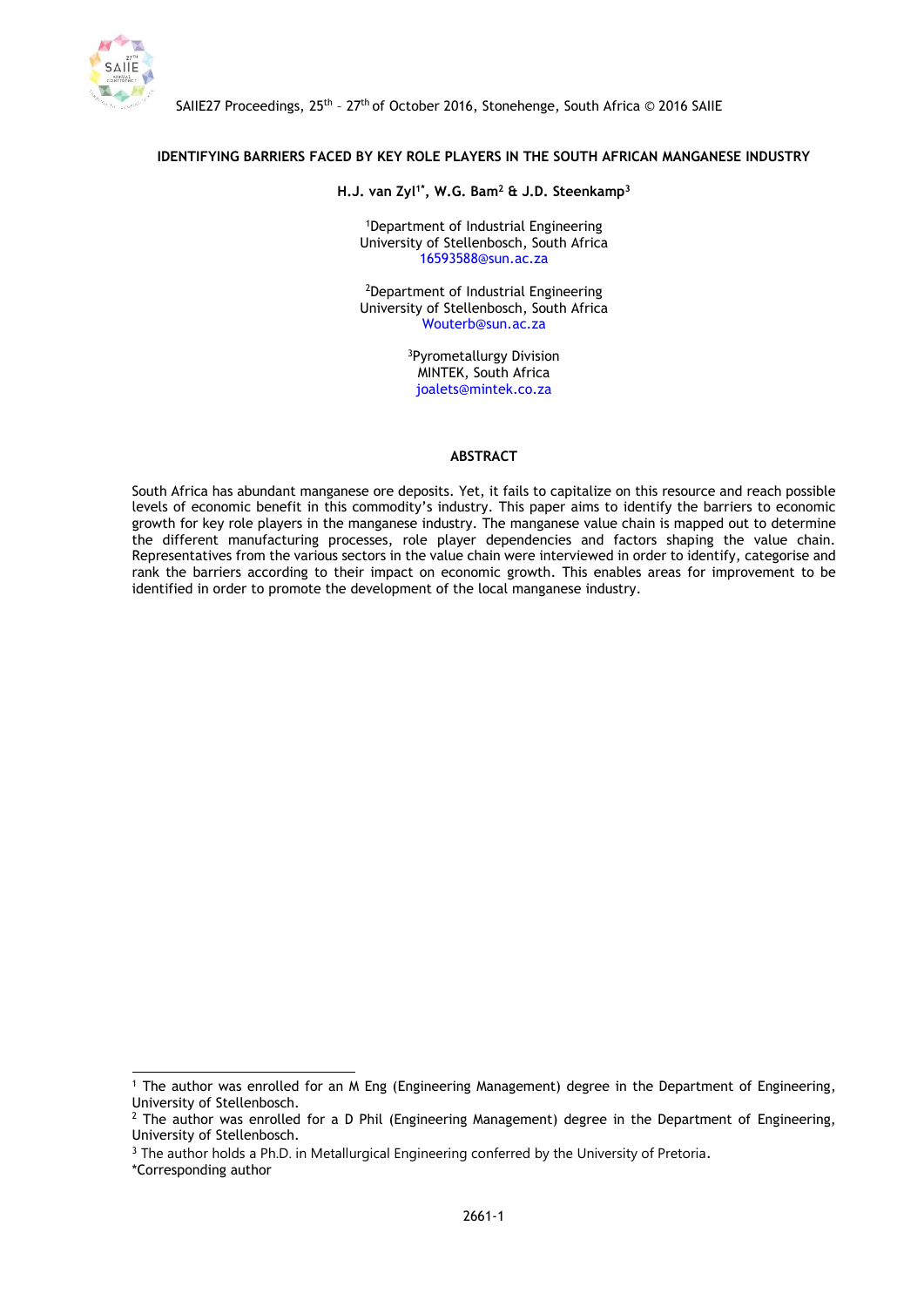

## **1. INTRODUCTION**

The manganese industry is an integral part of South Africa's well-established mineral and commodity sector. It is well endowed with natural reserves and has developed local technical expertise in producing value-added products i.e. manganese ferroalloys since 1937 [1]. Together with many other well-established mineral industries in South Africa, the manganese industry has served as a catalyst for the advancement of an extensive physical infrastructure in the country and similarly made significant contributions to research and development, technologic advancements and market relationships throughout the various sectors in the manganese value chain.

South Africa's vast mineral wealth has long served as an attractive option for large capital investments. This natural wealth is the driving force for the development of an integrated mining industry, due to the sharing of infrastructure and the overlap of shareholder interests. The mining industry has formed a dominant part of the country's economy and is responsible for revenues earned through trade in global markets [2]. The establishment of mining-related activities, together with the promotion of downstream beneficiation by government through various policies and strategies, has placed focus on unlocking economic value further downstream from mining to other activities, such as further processing, refining and fabrication of high value products [2]–[4].

The steel and manganese industries are closely related and regularly influence each other. The outlook of the steel industry is essential for manganese for the following four reasons:

- 1. Manganese is primarily used in steel manufacturing, which accounts for approximately 90 % of the total manganese demand [5]–[8].
- 2. It is used as an alloying material.
- 3. There are no suitable alternatives for manganese in steel production [5], [8], [9].
- 4. Vertical integration in the global manganese value chain (which means leading steel companies are to some degree involved in manganese production) [5], [10].

South Africa is a leading player in the international manganese ore and manganese ferroalloys industry. It is the largest producer and exporter of manganese ore and a major role player in ferromanganese production and global trade of these alloys [1], [11]. The abundance of natural resources, relatively low electricity costs and cheap labour are historical factors that have contributed to this dominant position in the manganese value chain [1], [12].

There are numerous factors that have progressively grown during the past couple of years which has had detrimental effects on the manganese industry and threatened the country's dominant position. These factors include [1], [12]:

- 1) New legislation affecting the mining and minerals industry;
- 2) A shortage of local suitable reductants;
- 3) Depletion of surplus electricity generation capacity with resultant threat of escalation of electricity prices, and;
- 4) Pressure resulting from the recent fall in the manganese commodity market.

Furthermore, the manganese ore and alloy production capacity added during the commodity boom cycle (between 2001 and 2007 when the manganese commodity cycle was at a peak [13]) has declined, resulting in the current market remaining oversaturated and in ample overcapacity of manganese ore and alloys [14]. As a repercussion, manganese is presently one of the worst performing commodities with prices at its lowest point, not seen since the 90's [14].

It is evident that the manganese industry like so many other metal and mineral industries, has entered an extremely difficult period. This has led to the industry shifting focus to address challenges not only in terms of short term gain, but to ensure long-term viability [1]. These measures include appealing for a review of specific legislative policies in the mining and mineral market to improve support from government, improvement of operational efficiency, development of port and rail infrastructure, as well as initiatives to expand electricity generation and coke production capacity [1].

### **1.1 Research objective**

The aim of this study is to establish the importance of various factors that impede economic growth throughout the value chain in the South African manganese industry. This aim is supported by three research objectives, namely:

- 1. Determine the different stages and branches of the South African manganese value chain;
- 2. Identify the barriers faced by the role players within each of these stages and branches with regards to economic growth, and;
- 3. Rank these barriers according to their impeding effect on economic growth.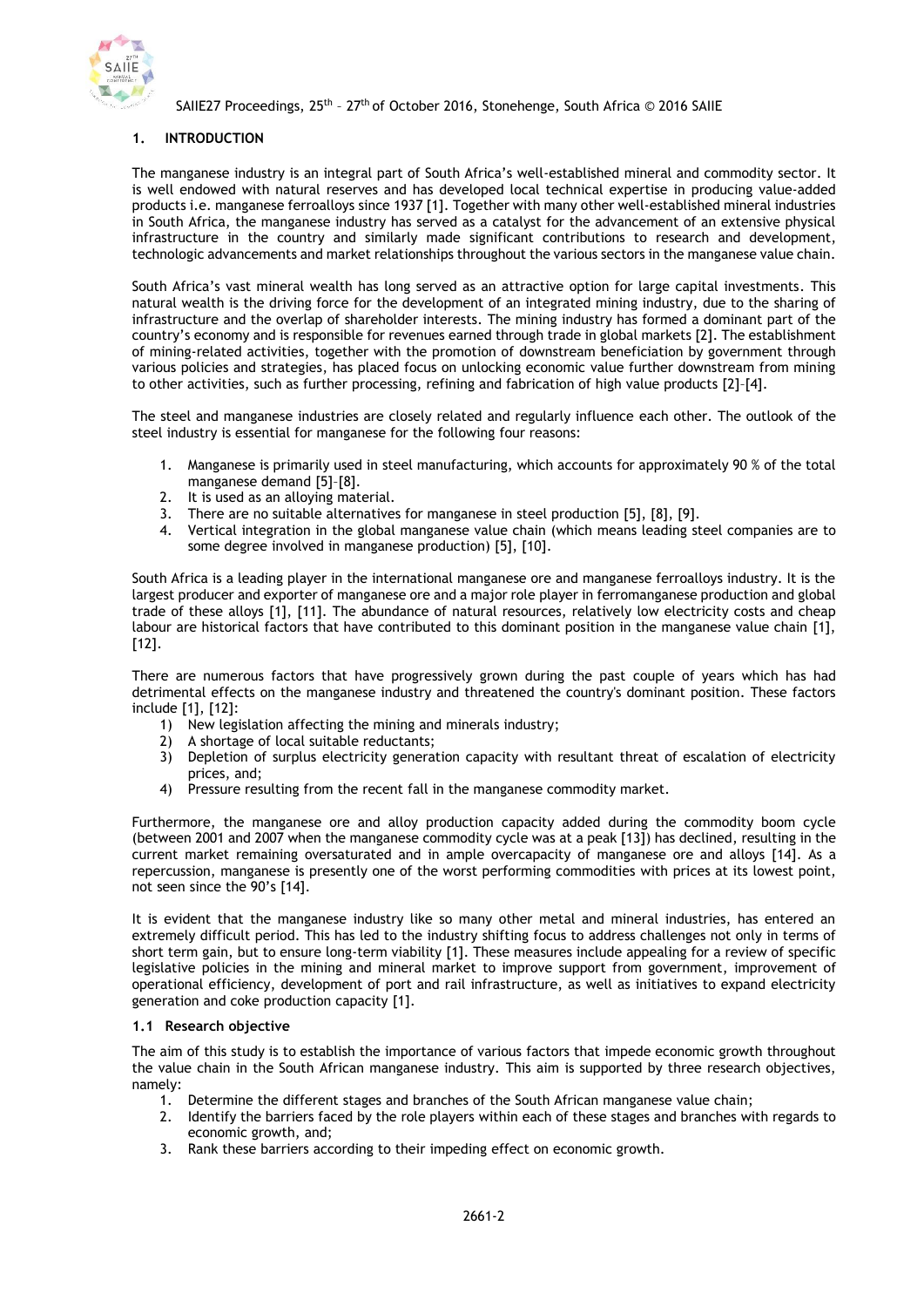

## **1.2 Literature gap to be addressed**

The published literature pertaining to the South African manganese industry provides a detailed layout of the manganese value chain and how the country relates to the global market [1], [5], [10], [12]. Much of the literature, however, is slightly outdated, relying on sources published before the sharp rise in electricity tariffs were implemented, the regular occurrence of unreliable power supply, the manganese commodity cycle facing a record low point, increased labour disputes in the mining sector, and government policies implemented to support beneficiation initiatives. All of which gained traction in the mid to late 2000's.

Furthermore, there is a void in this research pertaining to the major problems and constraints faced by the different role players in this industry with regards to economic growth and the impact that these constraints have on their businesses. There also is a lack of information pertaining to the impact that these role players exert one another and how these constraints affect their relationships. At present, there is no research available where the main barriers to economic growth of individual role players in the manganese value chain is identified and ranked according to their impact on the business. This paper addresses these issues by providing an update of the current state of affairs of the South African manganese industry and its position in the global value chain, as well as identifying the current constraints faced by the various local role players and the impact these constraints have on their economic growth.

## **2. INDUSTRY BACKGROUND**

South Africa hosts about 75 to 80 percent of the world's identified manganese resources and approximately 24 per cent of the world's reserves [12], [15]. Over 90 per cent of the reserves are located in the Kalahari Manganese Fields (KMF) which is situated in the Northern Cape and has an estimated 4 billion tons of manganese reserves [12]. There are two main types of manganese ore present in the Kalahari deposit, namely low-grade primary sedimentary Mamatwan-type ore and high-grade Wessels-type ore [12], [13]. The Mamatwan type contains between 20 to 38 per cent (less than 40%) of manganese in its ores, while the Wessels type, which only makes up 3 per cent of the total ore body, contains 45 to 60 per cent manganese [16], [17]. The manganese ores of the KMF are characterized by their low phosphorus content, which makes it a suitable feedstock for the steel industry.

The country produces high-grade ore, features increasing mining operations and is a significant producer of manganese alloys. The manganese supply and demand closely follows the iron and steel market trends due to manganese's primary use in steel manufacturing, but is also used in numerous other applications. Manganese is the 12th most abundant element in the earth's crust and the 4th most abundant of the metals in commercial use [9].

Manganese ore is obtained in the form of manganese oxide and must undergo numerous forms of processing in order to be converted into alloys. The most important manganese alloys are high carbon ferromanganese (HC FeMn), refined ferromanganese (RF FeMn) and silicomanganese (SiMn) alloys [5], [9], [12]. Manganese has properties which makes it an ideal input for alloy manufacturing and thus plays a significant role in the steelmaking process as an alloying element [7]. Therefore the three industries of manganese, iron and steel are intricately linked [5]. There is no adequate substitute for manganese in steel which contains all of its technical benefits and its relatively low cost [9]. The second most important application of manganese is portable dry cell batteries [7].

## **2.1 The manganese value chain**

It is clear that the world demand for manganese and ferromanganese products have a direct dependence on the outlook of the steel industry, which in turn is driven by housing construction, the automobile industry and general infrastructural constructions [5]. To understand South Africa's position in this industry, the context of the country's role, where the barriers lie to economic growth, the global value chain of manganese, and manganese related products are examined. According to Gereffi [18], for many countries, especially low-income countries, the ability to effectively insert themselves into the global value chain is a vital condition for their development. The manganese value chain is closely related to the beneficiation process. According to Maia [2], beneficiation can be defined as the transformation of minerals, through chemical or metallurgical processes, to higher value added products for domestic or export markets. Different stages in the value chain are defined in Table 1, using examples applicable to the manganese value chain.

Through inspection of the manganese global value chain, it is evident how the industry is organized by examining the structure and dynamics of the different role players involved. Since this mineral commodity, like so many others, is globally integrated with complex industry interactions, examining the value chain is a useful tool to trace the shifting patterns of global production. It is also convenient for associating geographically dispersed activities and role players, and to determine the role they fulfill [18]. The global value chain focuses on the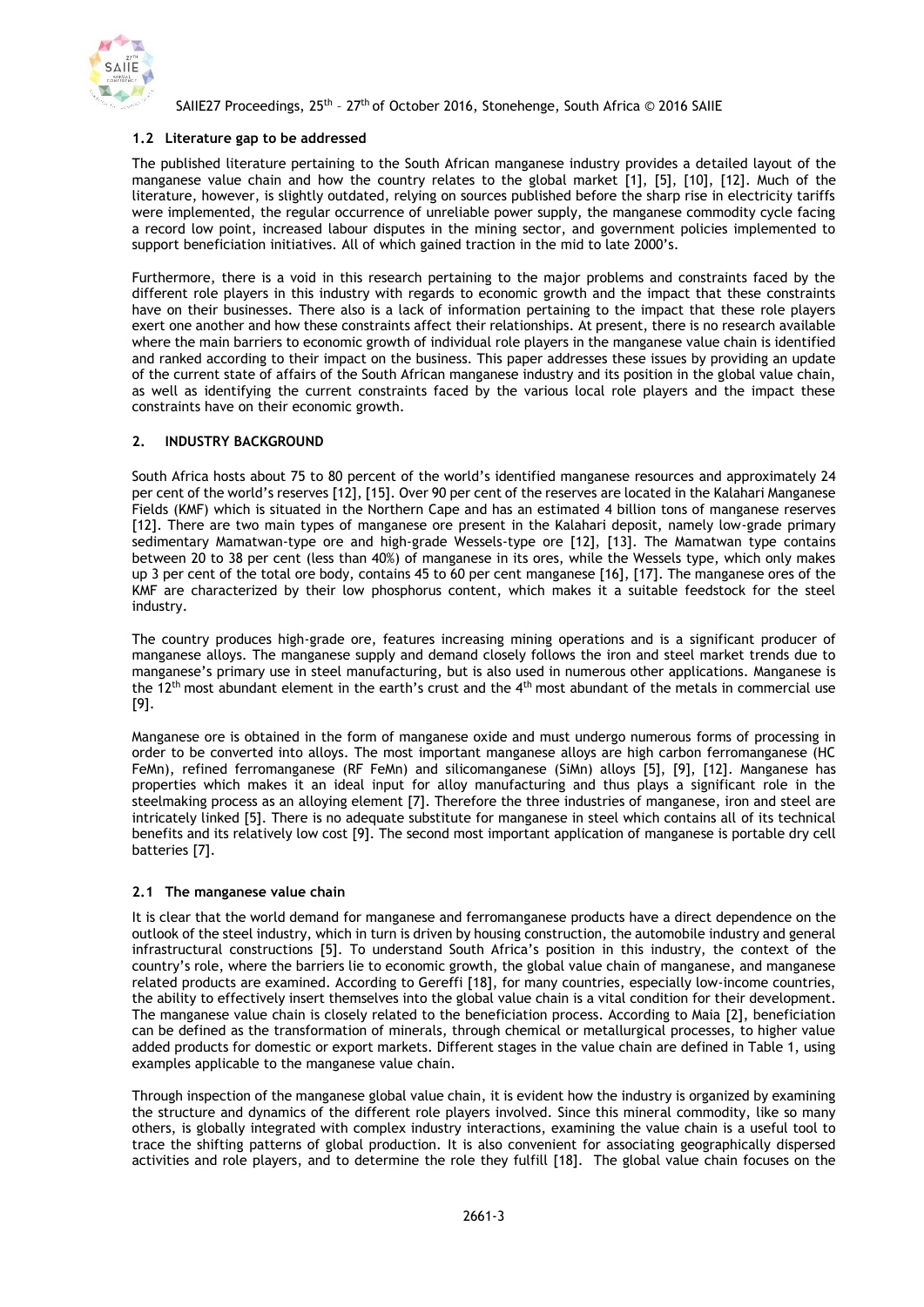

sequences of value addition within the industry and examines the technologies, standards, regulations, products, processes, and markets which provide a holistic view of the global industry.

#### **Table 1: The different stages of beneficiation, as defined by Maia** [2]**, with examples applicable to the manganese value chain**

| <b>Stages</b> | Raw<br>material  | Stage 1                           | Stage 2                             | Stage 3                          | Stage 4                             |
|---------------|------------------|-----------------------------------|-------------------------------------|----------------------------------|-------------------------------------|
| Metals        | <b>Ore</b>       | Smelted or<br>refined<br>products | Fabrication<br>alloys and<br>metals | Semi<br>manufactured<br>articles | Fabricated<br>articles              |
| Example       | Manganese<br>ore | Ferromanganese                    | <b>Stainless</b><br>steel           | Long and flat<br>products        | White<br>goods,<br>pumps,<br>valves |

## **2.2 South African manganese industry**

The first two stages of Maia's beneficiation process are dominant in the South African manganese industry namely, the mining and procurement of the manganese ore and the fabrication of alloys, metals and other intermediate products. The manganese value chain does, of course, stretch much further than only these two sectors (see [Figure 1](#page-4-0)); but these are the main aspects directly pertaining to the current South African manganese production activities. South Africa's position in the global production and consumption of these manganese products are summarised in [Table 2](#page-3-0).

<span id="page-3-0"></span>

|             | Production |        |            | Consumption |        |                |  |
|-------------|------------|--------|------------|-------------|--------|----------------|--|
| Product     | Global     | Volume | % of Total | Global      | Volume | % of Total     |  |
|             | rank       | (mt)   |            | rank        | (mt)   |                |  |
| Mn Ore      |            | 4,640  | 24.9       |             | 325    | 1.8            |  |
| HC FeMn     |            | 457    | 10.1       | 28          | 27     | 0.56           |  |
| Ref FeMn    |            | 102    | 5.9        |             | 10     | 0.59           |  |
| <b>SiMn</b> | 14         | 134    | 1.0        | 30          | 30     | 0.22           |  |
| Steel       | 71         | 7,220  | 0.45       |             |        | $\blacksquare$ |  |

**Table 2: South Africa's global production and consumption of manganese products** [11]

*Where Vol = Volume (000 mt Mn Units), % = Percentage of global total, Rank = Global ranking*

## **2.3 Local role players of the manganese industry**

It is evident from [Figure 1](#page-4-0) that the manganese industry consists of various sectors, each utilizing specific types of ore, intermediate products, processes, upstream inputs and role players. This summary was created to provide the reader with a better understanding of the context of the production scale of the various manganese products and to present the different sectors of the manganese value chain. There are currently five major manganese mining companies in South Africa, namely [5], [19]: South32 (formerly BHP Billiton/Samancor Manganese), Assmang Limited, Kalagadi Manganese, Tshipi Manganese and United Manganese of the Kalahari (UMK). BHP Billiton is the world's largest manganese producer while Assmang Limited is fourth. Together these two companies dominate the local manganese production market in South Africa [5]. Smaller producers include Kudumane, Metmin and National Manganese Mines, as well as many other BBBEE companies that have entered the market [19].

The country has four manganese alloy producers that are classified as stage 2 role players in Maia's beneficiation process. These ferroalloy producers are: Metalloys (South32), Assmang, Transalloys and Mogale Alloys [12], [19]. Of these four, Transalloys is the largest producer of silicomanganese (SiMn) in Africa. Mogale Alloys a smaller producer of SiMn and the other two producers supply ferromanganese. With the increase in electricity tariffs and unreliable supply thereof in recent years, together with the oversaturated market, many of these suppliers have drastically slowed down production or halted their operations altogether [20]. South Africa also has producers of electrolytic manganese dioxide (EMD) and electrolytic manganese metal (EMM).

The latter generally accounts for between 6% to 10% of the total manganese ore usage [21]. All of South Africa's manganese resources are located in the Northern Cape Province in a zone stretching northwards over a distance of 150km, from south of Postmasburg to the Wessels and Black Rock Mines north of Hotazel, known as the Kalahari Manganese Field (KMF) [10]. It is the largest single manganese depository in the world and accommodates all of the country's manganese mines. The manufacturers of manganese related products, present higher in the value chain, however, are situated closer to the eastern coast in industrial areas in the Mpumalanga, Gauteng and Kwa-Zulu Natal provinces.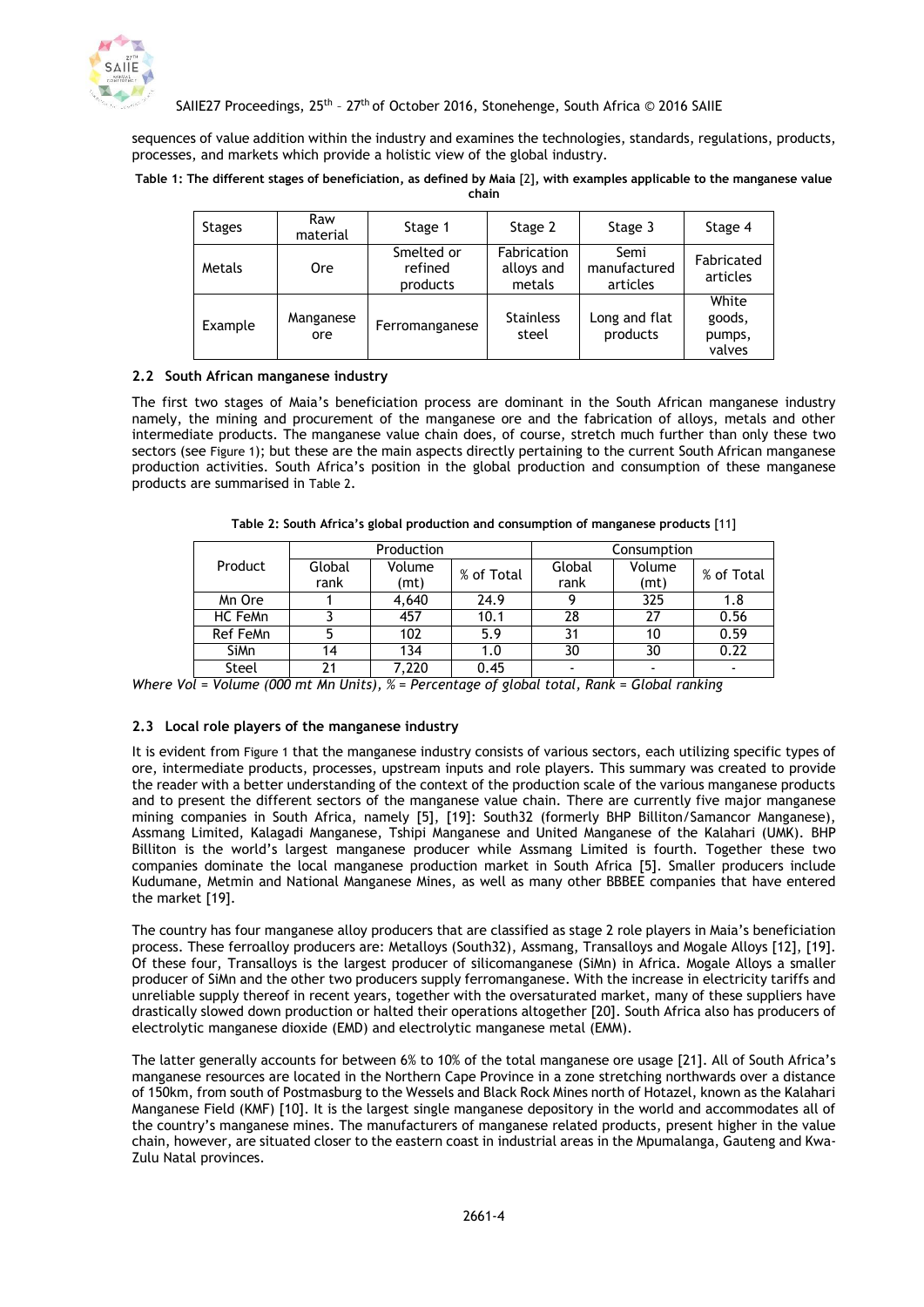



<span id="page-4-0"></span>**Figure 1: South African manganese value chain** [5], [8], [21], [22]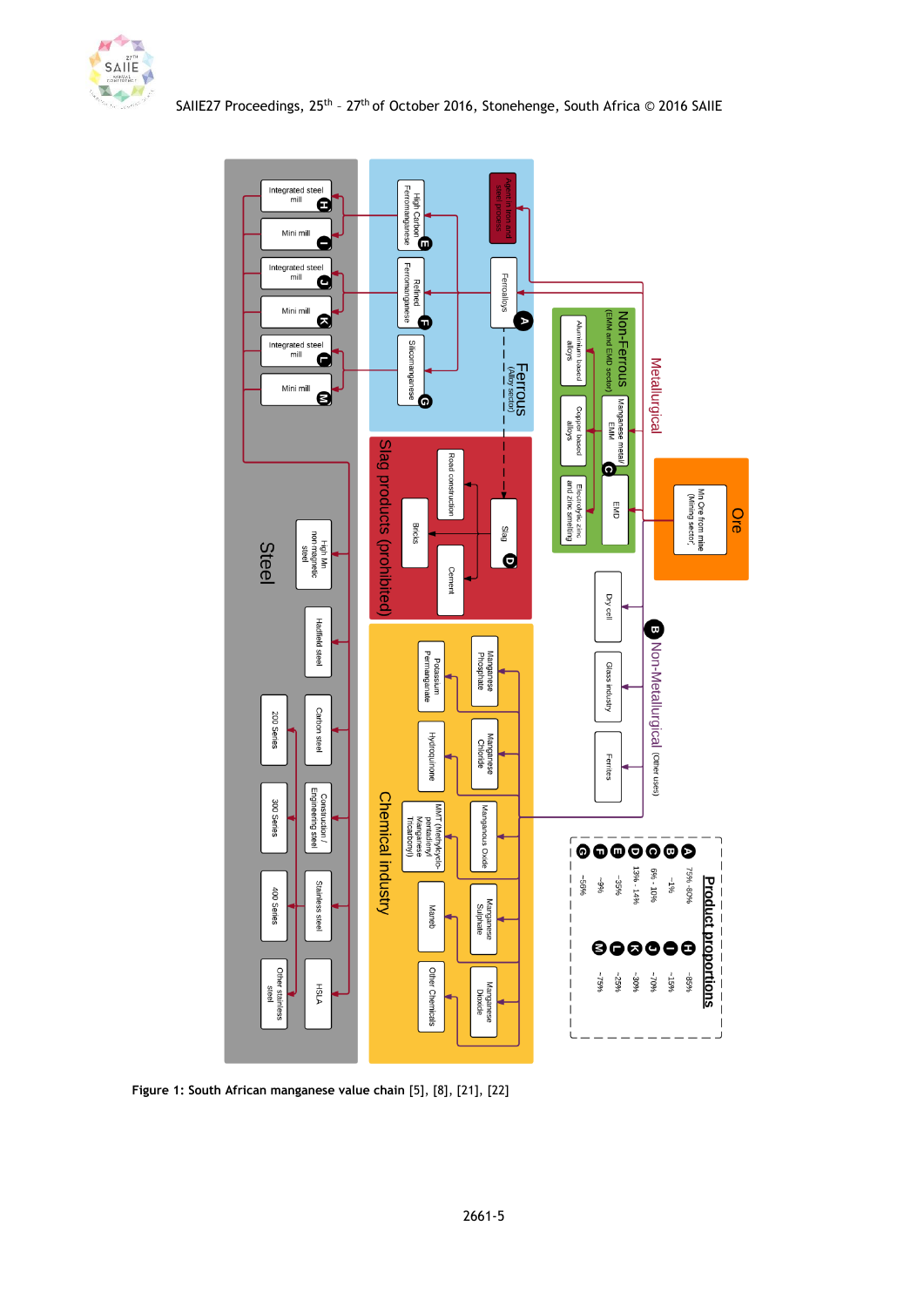

## **3. RESEARCH METHODOLOGY**

Due to the exploratory and descriptive nature of the study, a qualitative research approach was followed as shown in **Error! Reference source not found.**. A qualitative approach predominantly affirms an inductive approach to the relationship between theory and research, in which the emphasis is placed on information generation [23]. Since the focus of the study is on providing insight on the multiple role players in the manganese value chain and the various barriers that they face to economic growth, a qualitative study, is suitable for this research.

# **3.1 Research Approach**

The principle data required for this study, is the ranking of the main barriers that different role players in the South African manganese industry face to economic growth. The research methodology followed for this study consists of 3 phases, with the first entailing the identification of data sources and method sampling. This phase addresses research objective 1 by providing an in-depth overview of the local value chain. The second phase is data collection, which includes drafting an interview guide, conducting interviews with relevant company's respondents, and reviewing reports and other forms of secondary data. This phase addresses research objective 2 and 3 through the identification of barriers by industry experts and ranking the barriers according to their responses. The final phase is the analysis and validation of the collected data and results. The phases and underlying activities are shown in [Figure 2.](#page-6-0)

## **3.2 Data collection method**

Multiple data collection techniques were used in the research methodology to reinforce the triangulation of data and therefore establishing the qualitative outcomes of the research. Various forms of data triangulation are employed through the use of qualitative research, the collection of specific operational data (such as electricity usage, when operational delays occur, productivity of the workforce, etc.) to corroborate the qualitative data gathered from the barrier discussions in the interviews. Furthermore, it supports the credibility, reliability and validity of the findings through cross verification of information [24]. This study incorporates triangulation with the following two approaches:

- 1) **Data source triangulation:** Evidence from different data sources (primary and secondary research) was collected. This includes interviews with relevant companies' respondents, questionnaires, company documents, public records, literature review and observations.
- 2) **Methodology triangulation:** Multiple methods to gather data was combined and utilised. This included conducting both conversational interviewing and semi-structured question interviewing to determine the barriers faced by companies. The results are compared with barriers gathered during company reports, news articles and relevant publications on the manganese industry.

The applied data collection tools for primary data collection includes document reviews and semi-structured interviews with the help of an interview guide which allowed for specific topics to be covered, yet allowed for questions to be added in accordance with responses provided by the interviewees. Open questions were used to ensure that the interviewee had leeway in how to reply and to allow for the interviewee's levels of knowledge and understanding to be tapped in order to explore new areas of research which has previously been limited [23]. The questions were exploratory in nature, prompting the interviewee to identify barriers that specifically affect them and which potentially have not yet been mentioned in public records. The interviews gave stakeholders the opportunity to voice their opinion on the level of interaction between different industry players. The questions also allowed for their perspectives to be shared on the future of the industry and where they believe the major barriers for economic growth lie.

Secondary data was also collected in the form of literature reviewed throughout the study, company publications such as annual and other reports, and publicly available data which is relevant to role players and barriers in the manganese value chain. In order to obtain a broader opinion on the various constraints faced by the role players, a questionnaire was prepared and emailed to numerous experts in the fields of mining, ferroalloy production and other production of manganese products (see [Table 3](#page-7-0)).

The interview and questionnaire covered issues including current operations, logistics, technology, electricity and energy usage, raw materials and pre-treatment thereof, environmental issues, relevant legislation and policies, by-products, economic aspects of operations, exports and sale of products. An interview guide was sent to the respondents before the interview was conducted, presenting an overview of the various aspects that will be covered. It also explicitly requested the biggest barriers that they face in terms of economic growth. After the interview was conducted, a follow-up questionnaire was sent for soliciting specific information on content areas in order to identify and elaborate underlining barriers from the respondents.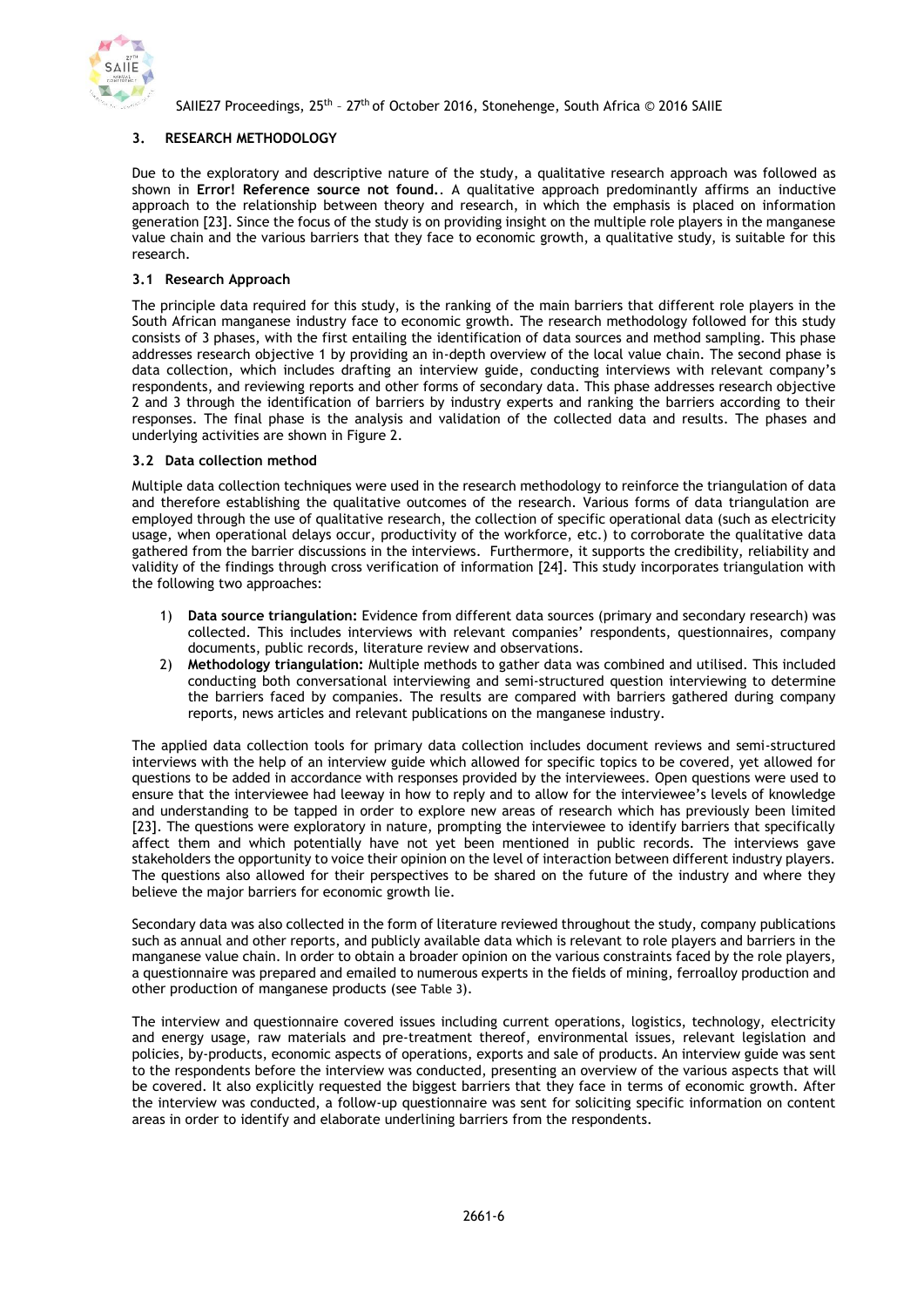



**Figure 2: Research phases of the study**

## <span id="page-6-0"></span>**3.3 Sampling method**

Semi-structured interviews were conducted with the aim of gaining comparable views of the most pressing issues in the industry faced by various role players in different sectors of the manganese value chain. It was thus necessary that potential respondents from the different sectors in the value chain were approached for the study. The input from these various industry experts have allowed for the constraints to be ranked according to severity which in turn makes it possible to assign a level of priority to each constraint. All interview responses were used to identify major operational barriers and the scope of its impact.

The list provided by the DMR [19] of manganese mining companies and manganese-related product manufacturers, as well as relevant companies listed in literature [5], [12], [25], identified 23 companies in the South African manganese value chain. Seven of these companies were disregarded, since their operational focus on manganese were negligible or they could not be reached for comments nor were any of their company documentation available. The remaining role players varied in business size, operation field, time in market and size of their market share. From the relevant candidates, three types of role players could be identified, namely those in mining, alloy production and lastly manganese related product manufacturers such as EMM and EMD producers. In order to cover the majority of the local value chain, it was important to have representatives from each sector participating in the study. Smaller sectors such as the specialized usage of manganese in chemical applications, which only accounts for approximately 1% of manganese usage, is not as crucial for this research purposes and were therefore excluded from the study.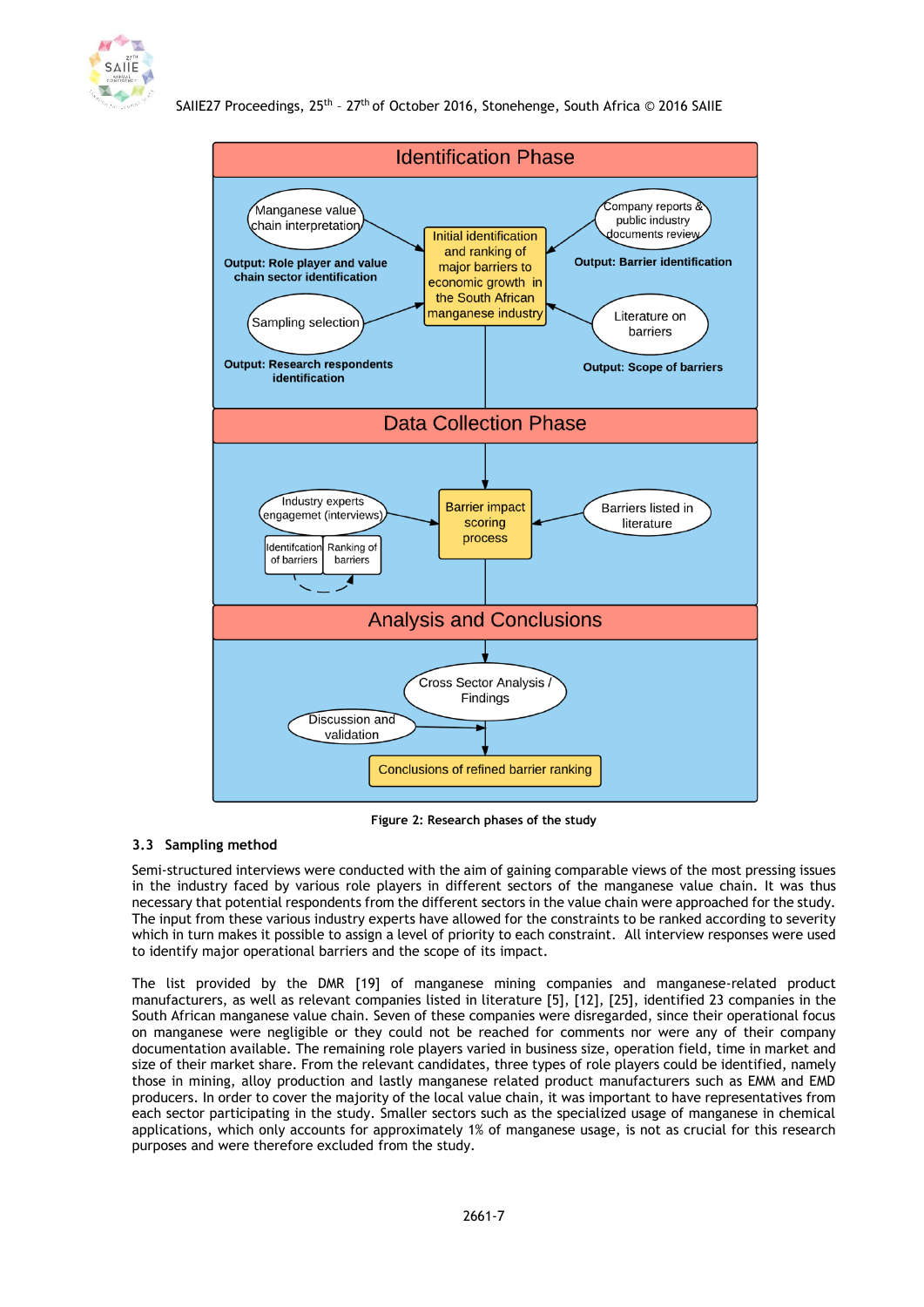

<span id="page-7-0"></span>Interviews were conducted with representatives of two of the largest manganese mining companies in the world, two of the four South African manganese alloy producers, gaining perspectives in both ferromanganese and silicomanganese alloys operations, and the world's only non-China based producer of electrolytic manganese metal and Africa's only producer of premium-quality electrolytic manganese dioxide.

| Role player Type     | <b>Interview</b> | Questionnaire | <b>Public</b><br>records | Could not<br>reach | <b>Identified</b><br>role players<br>in sector |
|----------------------|------------------|---------------|--------------------------|--------------------|------------------------------------------------|
| Mining               |                  |               |                          | 10                 | 16                                             |
| Alloy production     |                  |               |                          |                    |                                                |
| Other                |                  |               |                          |                    |                                                |
| <b>Total sources</b> |                  |               |                          |                    |                                                |

|  |  | Table 3: Sampling and sourcing of data |  |  |  |  |
|--|--|----------------------------------------|--|--|--|--|
|--|--|----------------------------------------|--|--|--|--|

|  |  | Table 4: Companies from which the respondents were surveyed |
|--|--|-------------------------------------------------------------|

| Company | Role /<br>Sector | Operation phase      | Interaction type                            |  |
|---------|------------------|----------------------|---------------------------------------------|--|
|         | Mine             | Running              | Interview / Questionnaire<br>/ Publications |  |
| 2       | Mine             | Running              | <b>Publications</b>                         |  |
| 3       | Mine             | Running              | <b>Publications</b>                         |  |
| 4       | Mine             | Running              | Interview / Questionnaire<br>/ Publications |  |
| 5       | Mine             | Running              | <b>Publications</b>                         |  |
| 6       | Mine             | Running              | <b>Publications</b>                         |  |
| 7       | Alloy            | Production decreased | <b>Publications</b>                         |  |
| 8       | Alloy            | Production decreased | Publications                                |  |
| 9       | Alloy            | Production decreased | Interview / Questionnaire<br>/ Publications |  |
| 10      | Alloy            | Production decreased | Interview / Questionnaire<br>/ Publications |  |
| 11      | <b>EMM</b>       | Running              | Interview / Questionnaire<br>/ Publications |  |
| 12      | <b>EMD</b>       | Process of closing   | Interview / Questionnaire<br>/ Publications |  |

### **3.4 Data analysis techniques and interpretations**

Barriers are initially identified through observations in company reports and other literature. It was accepted and elaborated upon further through primary sourcing in the form of questionnaires and interviews conducted with experts in the manganese field. The barriers were ranked according to the sectors they occurred in the value chain by the respondents' feedback on each barrier's respective impact on economic growth. A score was assigned to each ranking as follows:

- Ranked  $1^{st} = 5$  points
- Ranked  $2^{nd} = 3$  points
- Ranked  $3^{rd} = 2$  points
- Mentioned = 1 point

The barriers are ranked according to the highest accumulative score between the respondents in the same sector in order to identify the major barriers faced by role players in the manganese mining, alloy production and other related product manufacturing.

Examining the results can help determine how the barriers influence each business and where bottlenecks occur which hinders progression. This analysis thus reveals which barriers cause the greatest restriction on economic growth. The results from the respondents were compared to secondary data from published company reports to determine if there is a degree of consensus. The literature corroborated the findings.

### **4. RESULTS**

Through primary and secondary sourcing, numerous barriers in the manganese industry were identified, stretching from lack of proper infrastructure and energy supply to labour issues and the implementation of new policies by the government. It is also clear that the barriers provided by role players in the same sector had a strong correlation, but sometimes differed from role players in other sectors. An example is the unreliable energy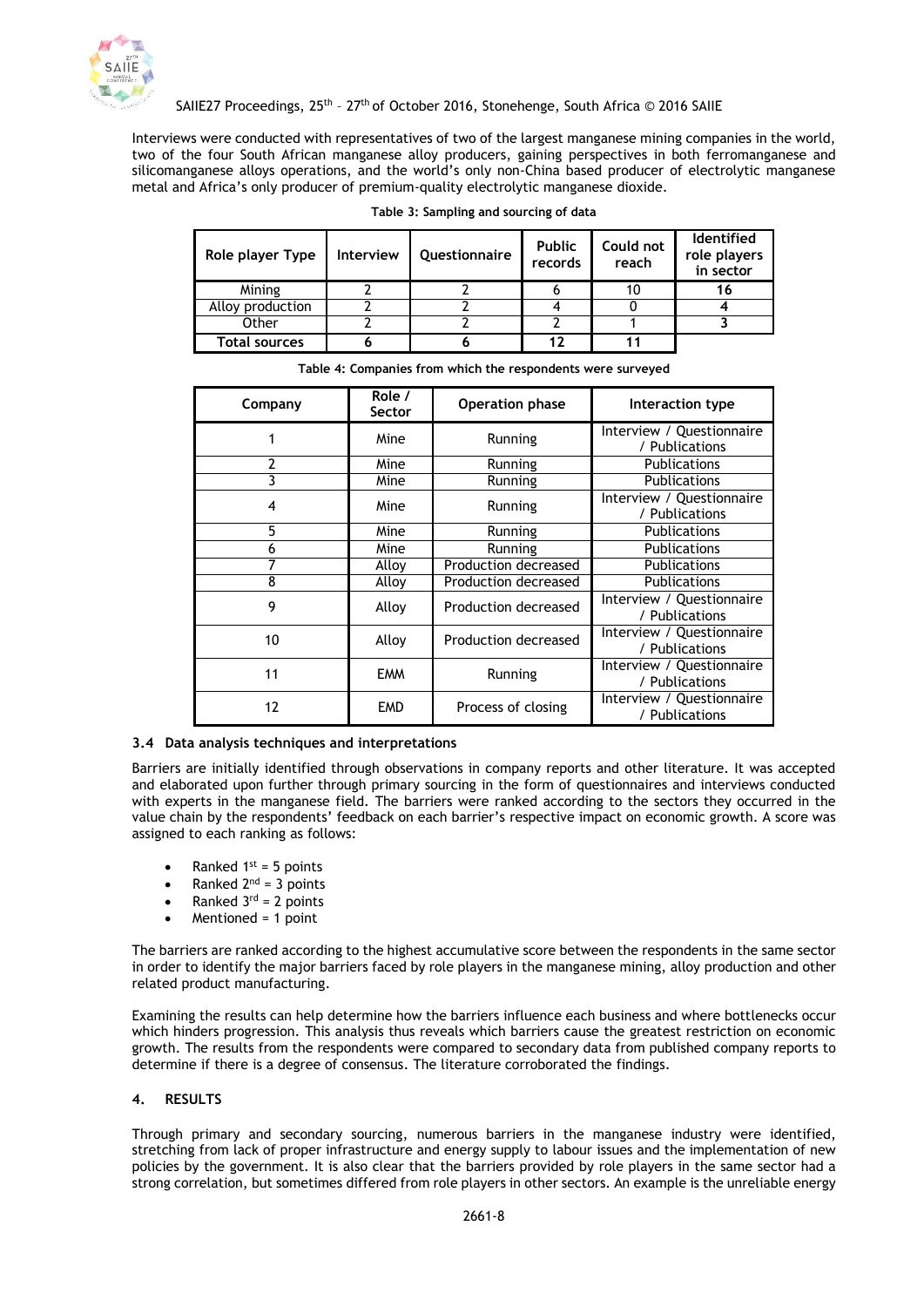

supply identified in the energy-intensive alloy, EMD and EMM production sector, but does not have as a significant impact in the mining sector. In some instances, some barriers were ranked together by the respondents (such as both the unreliable supply and rising cost of electricity), in which case these barriers shared the respective ranking. From the responses and literature review, a total of 31 barriers were identified. In order to protect the anonymity of the various companies and their representatives, the barriers are not explicitly linked to specific individuals.

| <b>MINING SECTOR</b>               |                   |                               |                |              |                           |  |  |
|------------------------------------|-------------------|-------------------------------|----------------|--------------|---------------------------|--|--|
| <b>Ranked barriers</b>             | 1st               | 2 <sub>nd</sub>               | 3rd            | <b>Other</b> | <b>SCORE</b>              |  |  |
| 1) Low market price                |                   |                               |                |              | 8                         |  |  |
| 2) Industry fragmentation          | 1                 |                               |                |              | 5                         |  |  |
| 3) Lack of rail capacity           |                   |                               | $\overline{2}$ |              | 4                         |  |  |
| 4) Electricity (unreliable supply) |                   | 1                             |                |              | 3                         |  |  |
| 4) Electricity (rising cost)       |                   |                               |                |              | 3                         |  |  |
|                                    |                   | <b>MANGANESE ALLOY SECTOR</b> |                |              |                           |  |  |
| <b>Ranked barriers</b>             | 1 <sub>st</sub>   | $2n\overline{d}$              | 3rd            | <b>Other</b> | <b>SCORE</b>              |  |  |
| 1) Low market price                | $\overline{2}$    |                               |                |              | 10                        |  |  |
| 2) Electricity (unreliable supply) |                   | 2                             |                |              | 6                         |  |  |
| 2) Electricity (rising cost)       |                   | $\overline{2}$                |                |              | 6                         |  |  |
| 3) Low productivity of workforce   |                   |                               | 1              | 1            | $\overline{\mathbf{3}}$   |  |  |
| 4) Volatility of workforce         |                   |                               | 1              |              | 2                         |  |  |
| 5) Cost of labour                  |                   |                               |                | 1            | 1                         |  |  |
|                                    | <b>EMD SECTOR</b> |                               |                |              |                           |  |  |
| <b>Ranked barriers</b>             | 1st               | 2 <sub>nd</sub>               | 3rd            | <b>Other</b> | <b>SCORE</b>              |  |  |
| 1) Oversupply of product           | 1                 |                               |                |              | 5                         |  |  |
| 2) Anti-dumping duty               |                   | 1                             |                |              | $\overline{\mathbf{3}}$   |  |  |
| 3) Electricity (unreliable supply) |                   |                               | 1              |              | $\overline{2}$            |  |  |
| 3) Electricity (rising cost)       |                   |                               | 1              |              | $\overline{2}$            |  |  |
|                                    | <b>EMM SECTOR</b> |                               |                |              |                           |  |  |
| <b>Ranked barriers</b>             | 1st               | 2 <sub>nd</sub>               | 3rd            | <b>Other</b> | <b>SCORE</b>              |  |  |
| 1) Electricity (unreliable supply) | 1                 |                               |                |              | 5                         |  |  |
| 1) Electricity (rising cost)       | 1                 |                               |                |              | 5                         |  |  |
| 2) Lack of rail capacity           |                   | 1                             |                |              | $\overline{\overline{3}}$ |  |  |
| 3) Lack of government support      |                   |                               | 1              |              | $\overline{2}$            |  |  |

### **Table 5: Scoring of barriers**

### **4.1 Identified barriers in the manganese value chain according to sector**

The top three barriers of each sector is ranked according to the impact it has on the economic growth of the role players in the respective sector.

### *4.1.1 Barriers in the manganese mining sector*

#### *1) Low market price*

Commodity prices are often affected by external factors which many times cannot be controlled by producers. All commodities are subject to wide fluctuation, especially minerals used for alloy and steel manufacturing. Manganese supply and demand are closely dependent on the iron and steel market with all manganese products following a similar trend to these resources. Price volatility has an adverse effect on a company's operating results, asset values and cash flows. If commodity prices remain weak for sustained periods, it can lead to growth projects no longer being perceived as viable options. China's dominance in the steel market also determines many trends in the industry.

The added manganese ore and alloy capacity during the commodity boom years is now in the market, resulting in considerable overcapacity in the market. As a consequence, manganese is one of the worst performing commodities today [14]. Companies in some instances have rejected additional rail capacity to transport their ore when prices were too low for export. The weak market conditions for manganese products, has caused mining companies to lower production and only consider the cheapest forms of transport or risk making a loss.

### *2) Fragmentation / rise in internal competition*

The fragmentation of the local industry structure has lead to a significant rise in internal competion. The barriers to entry in the manganese ore market have traditionally been relatively high, which allowed for a limited number of players in this sector, but this changed after the government started issuing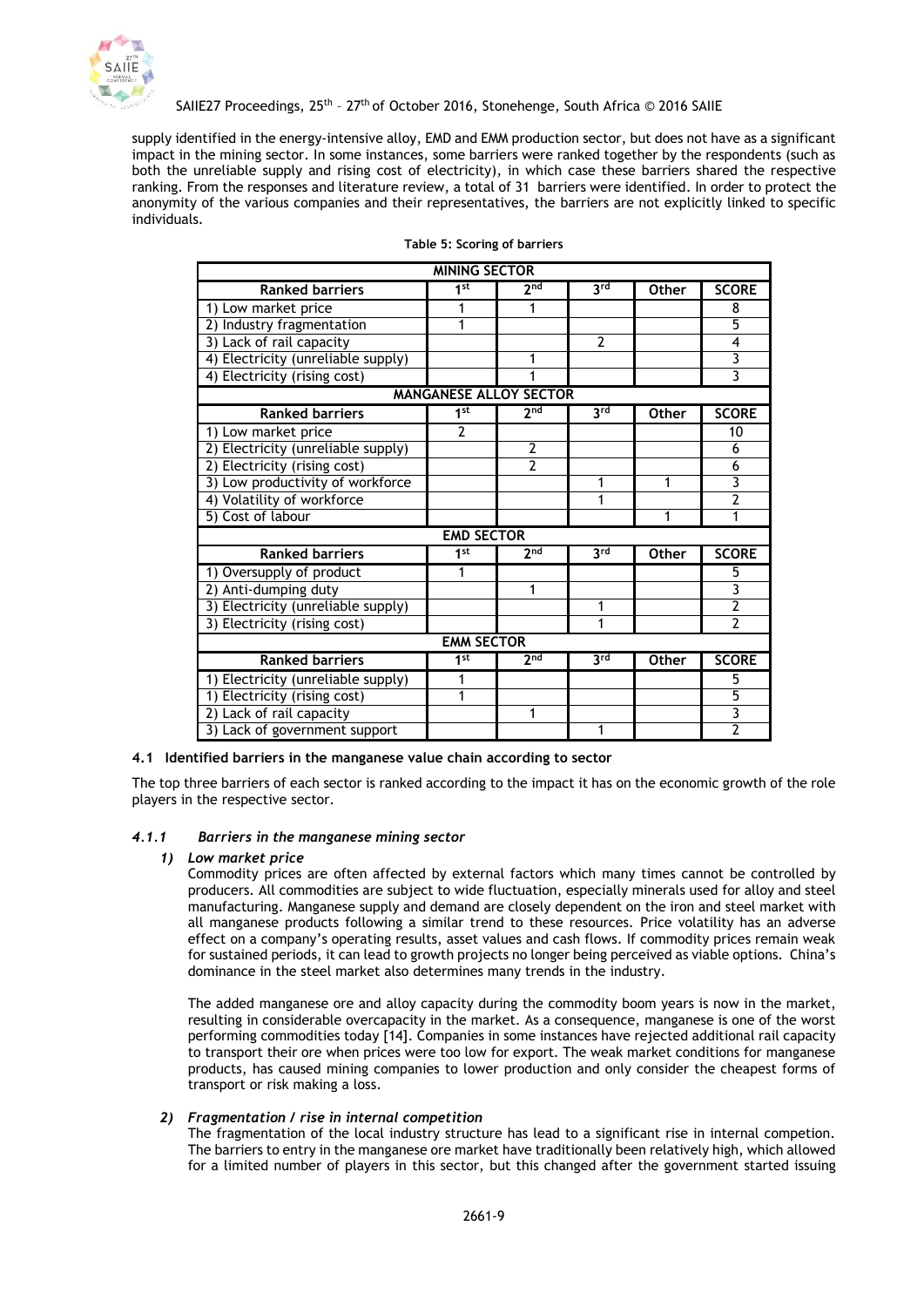

new mining licenses to numerous companies. This has caused the mining sector to be condensed with numerous companies all competing for the same resources in the same market.

When the market consisted of less ore producers, rivalry was contained and the price could be regulated by these few entities. At present, many mines are situated together competing for the same rail and port capacity, customers and other resources. The rise in competition between mining companies which is constantly on the rise, has lead to decreased profit margins in order to remain in the market and attract customers. The market conditions are thus becoming less attractive for ore producing companies.

*3) Rail capacity*

Ports and the freight system in South Africa is currently suffering from inefficiencies rendering most of the manganese ore incapable of being optimally distributed to domestic and international markets. Since the country's transport infrastructure has been found inadequate of supporting higher export volumes to the international market, greater efforts are to be made to improve the efficiency of South Africa's ports and rail utilities. Accelerated economic growth and lack of adequate maintenance and upgrading, however, have rendered the transport system in urgent need of corrective measures.

In both interviewed cases, the mining company's production rate is higher than what can be transported via rail to its various destinations, causing a bottleneck to occur. When the market price for manganese ore was still high, it was profitable to transport the ore via road transport such as trucks, but with the current weak economic position the commodity faces, this is no longer the case. Many mining companies, situated in close proximity to one another, have to vie for rail allocation to transport their ore. If enough rail capacity cannot be provided, then mining production is lowered. The logistic costs of transporting ore to ports for export, as well as from the ports to the final customer, are the highest expenditure for these companies. All interviewed mining companies have scaled down production in order to match their rail allocation. If more is produced, the ore needs to be transported via trucks on the road, which greatly increases the cost per ton and will lead to a loss of profit.

## *4.1.2 Barriers in the manganese alloy sector*

## *1) Weak market conditions*

Currently all manganese ferroalloy producers are shutting down or are in the process of shutting down production, primarily due to the weak market conditions. The market demand is too low to justify operating the energy-intensive furnaces. There was a time when a bottleneck occurred between the mines and the smelters where the supply of ore did not fulfil the demand, but this is no longer the case.

The current commodity recession has consequently lead to a downward trend in the demand for manganese ore and alloys. Steel manufacturing is inherently a primary economy which drives the demand for alloys and is currently in decline. It was not expected that this commodity slump would have continued for so long, which resulted in many producers having continued with operations while hoping for the conditions to change. All along enduring the difficult economic conditions that it entailed.

### *2) Unreliable electricity supply and rising cost (ranked together)*

The second major constraint faced by alloy producers is electricity availability and rising cost. With production lowering due to the weak mineral economy, the supply has become sufficient, but at normal production rate the interrupted supply causes many operational setbacks and the rising tariffs are cutting into profits. Where South Africa used to have very inexpensive electricity, the country has lost its international competitive advantage in this regard. Furthermore, it seems that these prices may still be on the rise in the coming years, while other countries prices remain relatively consistent [26]. In recent years, power has seen a massive jump in price which had a significant impact on operation costs of all alloy producers.

Energy-intensive alloy producers also regularly experience power containments where energy consumption in the company must be lowered for a duration of time in order to lighten the burden on the national electricity grid as per agreement with Eskom. Consistency is key for these producers and their furnaces need to remain continuously running for as long as possible to attain ideal operating conditions. Power containment and interrupted supply, drastically decreases efficiency and increases the operating costs of the furnaces.

### *3) Volatile and unproductive labour force*

South Africa's weak economic growth, rising costs, high unemployment and numerous socio-economic challenges have resulted in many problems and unrest in labour cost and efficiency. This extreme financial pressure has been evident in extended strikes in metal industries. Unrest among workers has led to decreased labour productivity which undermines companies' profitability and threaten the sustainability of the business.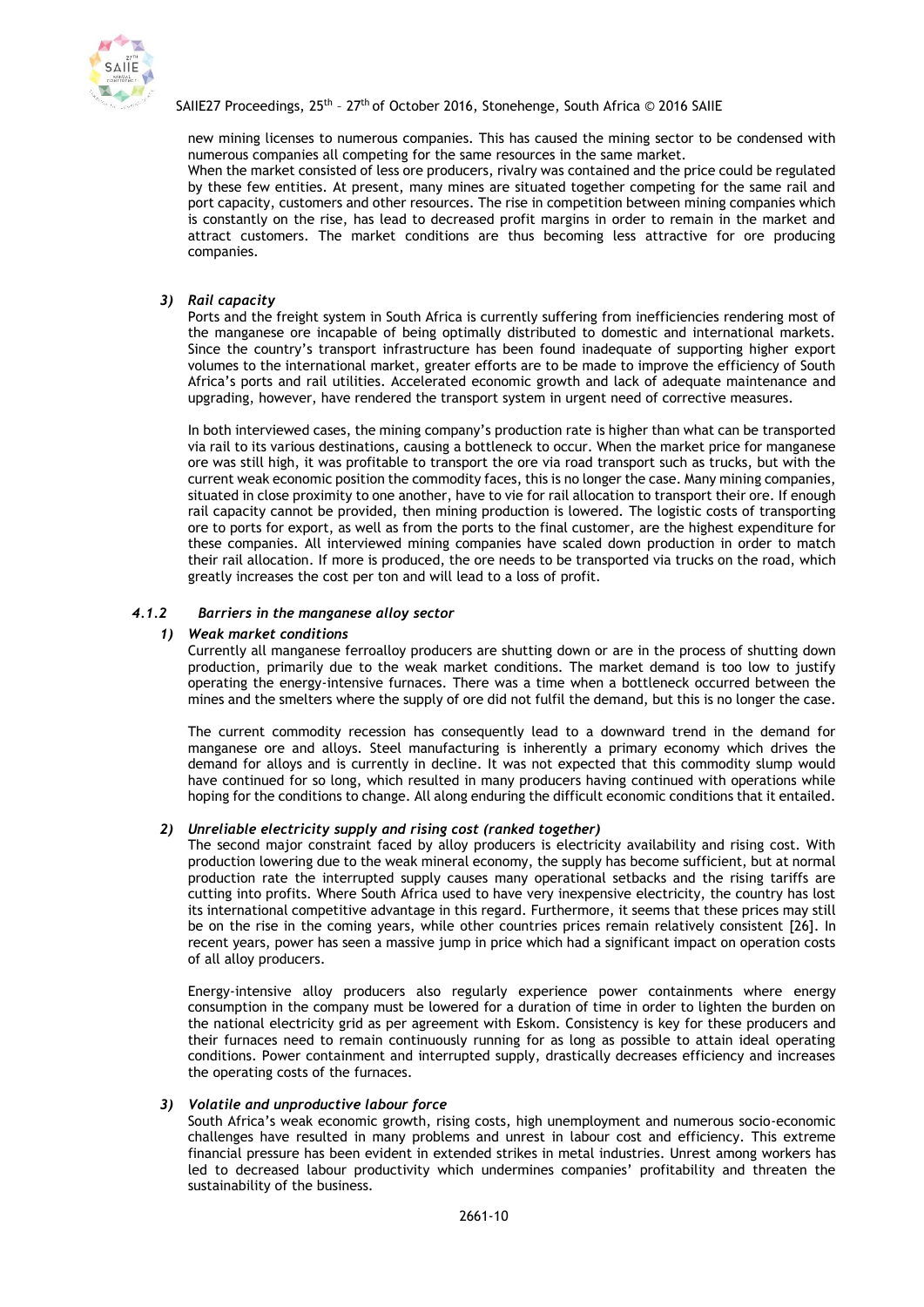

Strikes also regularly occur with employees demanding larger wages, which further decrease productivity. According to respondents, similar facilities abroad are operated by a workforce much smaller in size than locally, with the same work being done by a smaller group of people. This is due to better qualified staff, as well higher productivity of workers abroad. Labour costs are on the increase, adding to the already large operational costs.

## <span id="page-10-0"></span>*4.1.3 Barriers in the EMD sector*

## *1) Oversupply in EMD market*

EMD is a niche market with various producers all over the world. Due to the large number of EMD producers and a reduction in demand, especially local demand in Africa, and the market is in oversupply. It is thus likely that a global producer must close down operations. Since local demand is much smaller than abroad, it is likely that South African producers' market share will shrink. This was the case for Delta EMD.

## *2) Anti-dumping duty*

South African producers have not always found it economic to exploit rising demand for manganese products due to its distance from the markets, despite the existing excess production capacity to do so. Competitors that are located closer to the markets have traditionally had a competitive advantage over producers from abroad. Anti-dumping claims have been made against South Africa by companies in Europe stating that South Africa is dumping EMD products abroad and selling it for less than the production cost. This to the South African company being forced to pay a 20% duty fee in order to export its products to Europe which was not a viable option. The same company lost its share in American markets, when the USA decided to terminate its contract and rather support a local producer.

### *3) Unreliable electricity supply and rising cost (ranked together)*

Electricity was another major barrier for this industry. Load-shedding which unpredictably took place and halted operations is a major concern. Many of the machinery had to be prepared more than two hours in advance to ensure that no damages occur to the equipment and the product. If the necessary precautions were not made beforehand, the entire batch being prepared was ruined and ended up as waste. Since an electrolytic process is used, a constant electricity supply is required for optimal working conditions. The sharp annual increases in electricity tariffs in recent years, has placed immense pressure on these companies and drastically increased their overall production costs.

## *4.1.4 Barriers in the EMM sector*

### *1) Unreliable electricity supply and rising cost (ranked together)* (See *[Barriers in the EMD sector](#page-10-0)*)

### *2) Lack of rail capacity*

The freight system and ports in South Africa are currently suffering from inefficiencies rendering most of the manganese products incapable of being optimally distributed to domestic and international markets. Since the country's transport infrastructure has been found inadequate of supporting higher export volumes to the international market, greater efforts are to be made to improve the efficiency of South Africa's ports and rail utilities. Accelerated economic growth and lack of adequate maintenance and upgrading, however, have rendered the transport system in urgent need of corrective measures.

### *3) Government support*

Companies are making substantial changes to align their businesses with new policies implemented by the government to promote beneficiation, yet these companies do not receive the support or advantages, such as subsidies, as they expected by the government. Furthermore, the constant delays in national infrastructure developments adds to the mismanagement factor constraining economic growth of the businesses involved.

## **5. CONCLUSIONS AND RECOMMENDATIONS**

This study has affirmed the current state of affairs of each sector which comprises the manganese industry of South Africa. An in-depth overview of the manganese value chain was presented, which provides context to how South Africa's local industry fits in with the global market. Furthermore, first-hand data was collected in order to identify the current major barriers faced by role players in different sectors of the value chain, as well as ranking the top three barriers in each sector. The results provide the barriers to economic growth that cause the greatest impedance on the various role players in the mining, alloy manufacturing and EMD and EMM production sectors.